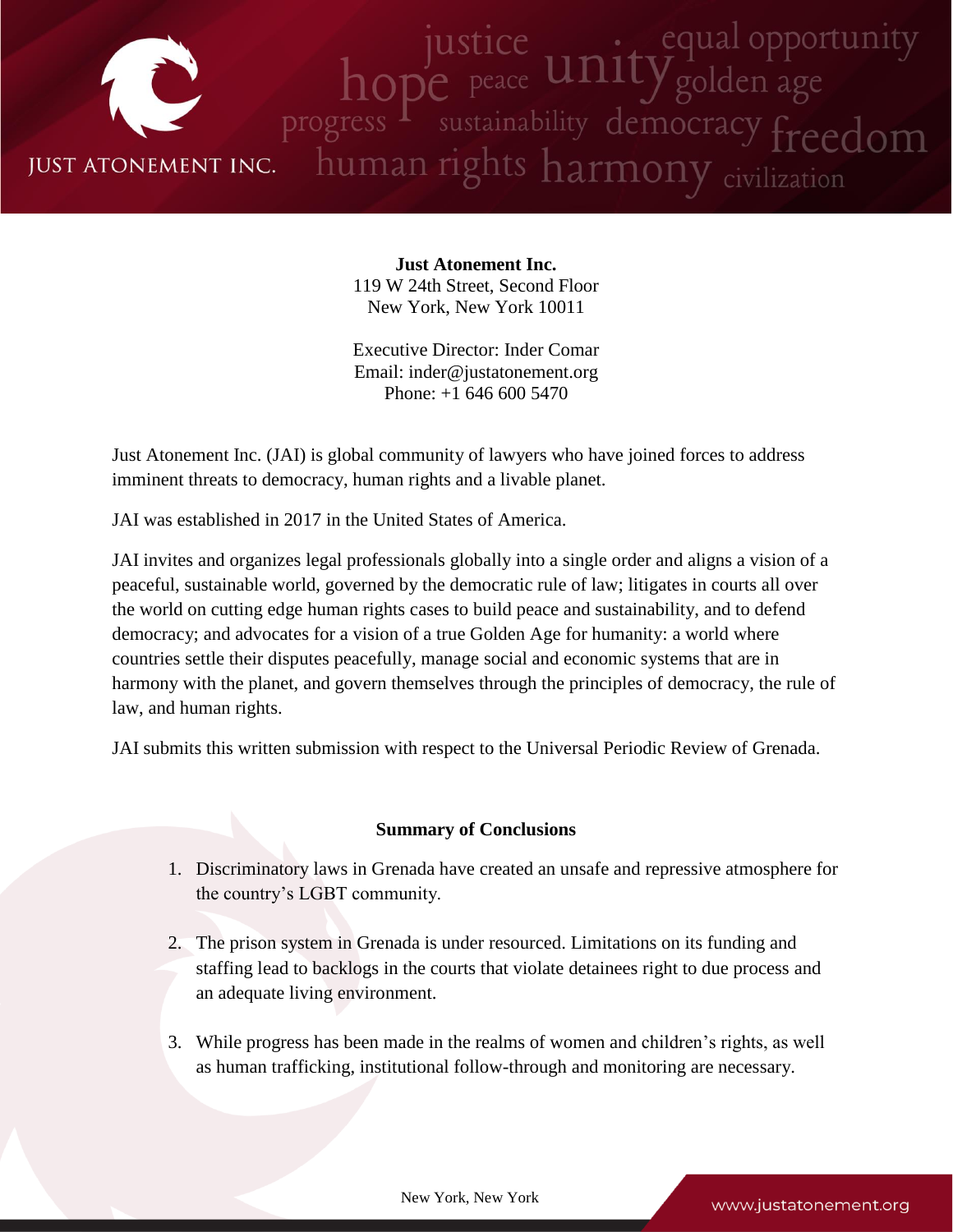

### **Analysis**

# *LGBT Rights*

- 4. In Grenada, the national law forbids "gross indecency" and "unnatural connections." These prohibitions cover all types of homosexual activity. Discriminatory laws empower regular citizens to harass, threaten, and physically harm members of the LGBT community who then often do not to report these incidents for fear of legal prosecution. Furthermore, by failing to support those diagnosed with HIV/AIDS in tracking their sexual partners, the Government of Grenada places the LGBT community, as well as its entire population, at risk of contracting the disease.
- 5. In 2016, attempts by the Government of Grenada to pass a Rights and Freedoms Bill, which called for gender equality, were blocked by religious organizations that feared the law was a step towards legalizing same-sex marriage. No other significant gender or sexual orientation legislation has been seriously considered since.

#### *Recommendations:*

- 6. International human rights law customarily protects the right to privacy and the right to be protected against arbitrary and unlawful interference with, or attacks on, one's private and family life, as well as one's reputation or dignity. Grenada is also a party to the American Convention, which prohibits laws discriminating against the LGBT community. In 2018, the Inter-American Court of Human Rights reaffirmed the Convention's dedication to LGBT rights in an advisory opinion stating that all twenty-three party states must legalize same-sex marriage and allow citizens to change their name and gender marker in official government documents. This advisory opinion builds upon past cases condemning violation of LGBT rights, including the decision in *Atala Riffo and Daughters v. Chile*.
- 7. As a party to the Convention, the Government of Grenada must honor these rulings and overturn old, discriminatory laws and pass new laws promoting gender equality and banning discrimination based on sexual orientation.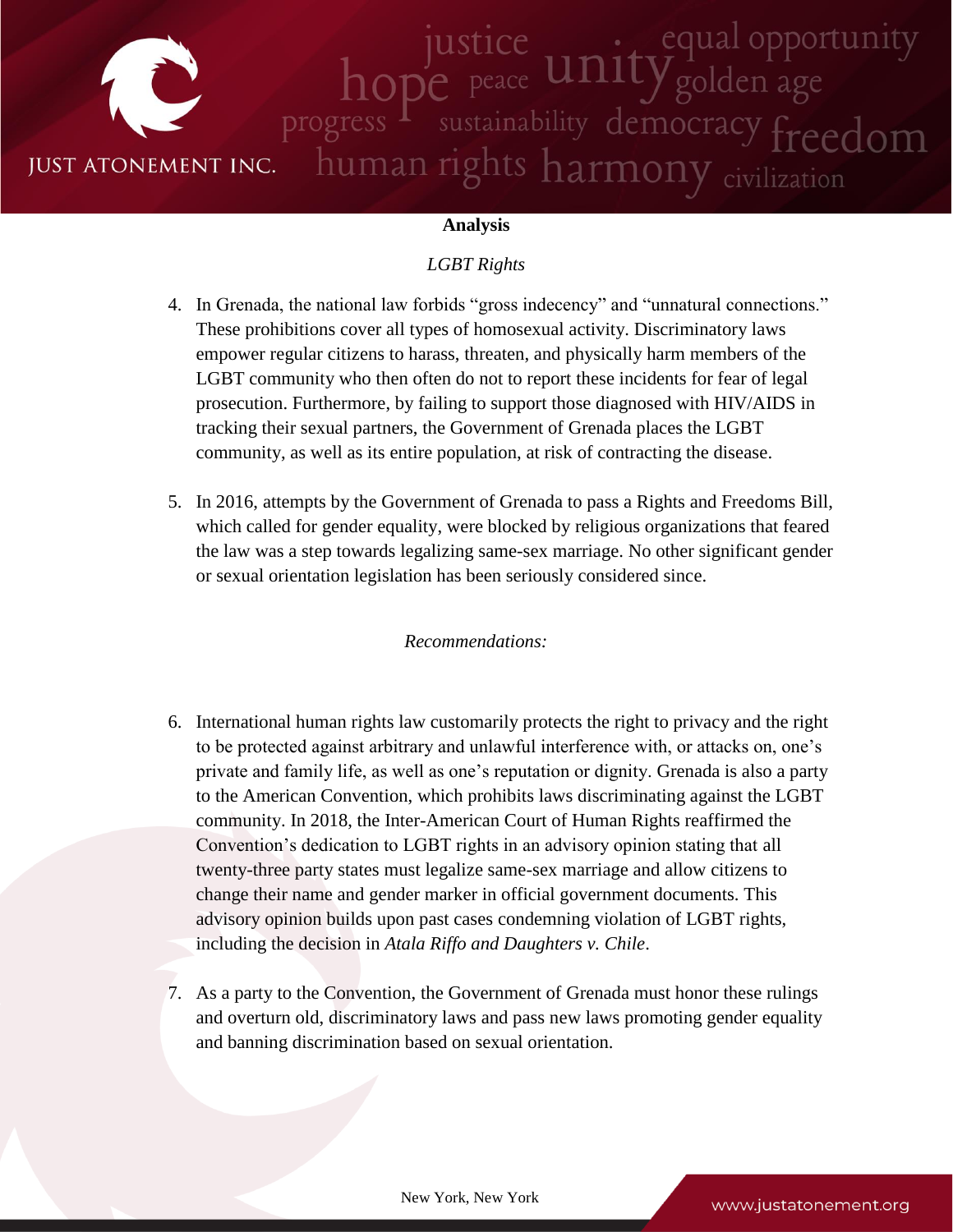

# *Overcrowding in Prisons*

8. Grenada's constitution promises due process, including the right to a speedy trial and representation, for all detainees and defendants in criminal and civil matters. However, limited resources within the judiciary and prison systems leads to overcrowding in prisons and delays in trials. Poor prison conditions in Grenada stem from a lack of resources. As of 2013, there is only one prison in Grenada. Half of the inmate population at the prison are detainees awaiting trial. Furthermore, due to understaffing, not all detainees who cannot afford counsel are provided with one as the Grenada constitution promises. Inhumanely, flogging remains a punishment for petty crimes.

#### *Recommendations:*

- 9. Article 25 of the Universal Declaration of Human Rights guarantees everyone the right to a standard of living adequate for their health and well-being. Article 14 of the International Convention on Civil and Political Rights promises the right "to be tried without delay." Article 7 also prohibits torture and cruel, inhumane, or degrading treatment. Grenada has ratified both documents and should be held to their obligations.
- 10. The Government of Grenada should consider switching to a mediation-based system for handling petty crimes. This would alleviate stress placed on the criminal justice system and foster community development by allowing citizens to resolve their own disputes without court sentencing. Grenada already uses ombudsman to receive complaints against government departments or authorities. Mediation between private citizens should be a logical next step.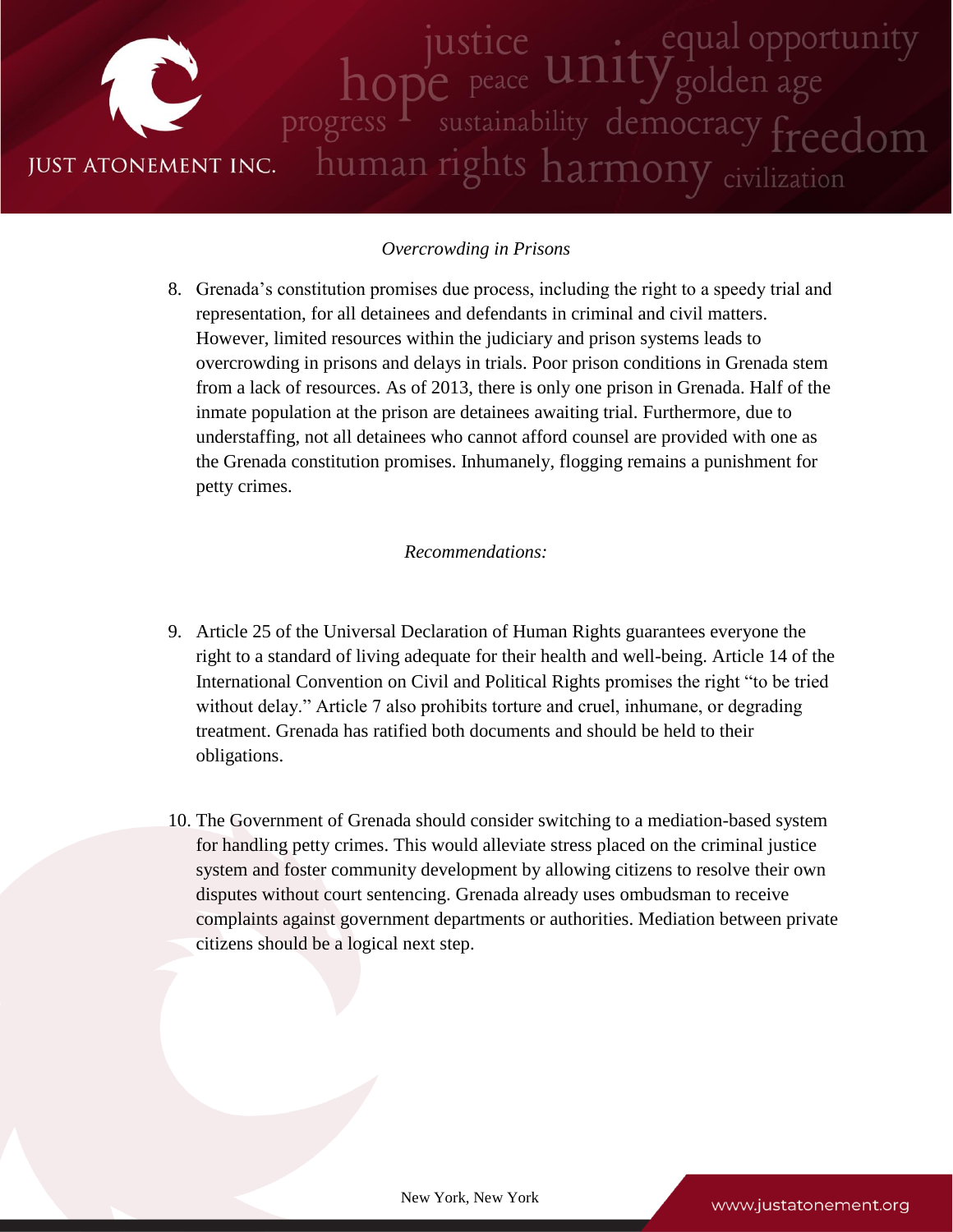

## *Climate Change*

- 11. Like many other small island countries, Grenada is feeling the effects of climate change more immediately than other large countries. The geography of the island makes it susceptible to hurricanes, tropical storms, and flooding that is likely to become worse with the effects of climate change.
- 12. Last year, the Government of Grenada finalized its NAP. The plan emphasized investment in emergency preparedness and response systems to meet the challenge of inevitable storms. The plan also calls for improvement of physical and social infrastructure, as well as the enforcement of zoning and land use laws so that structures will be able to withstand the effects of storms. (The importance of strong infrastructure and response systems in moments of natural disaster was demonstrated in Haiti in 2010, when a 7.0 magnitude earthquake nearly destroyed the country.) The Government of Grenada has also proposed installing drains on private property to combat flooding.

## *Recommendations:*

- 13. In recent years the international legal community has moved towards recognizing the right to a healthy environment. This right is rooted in the aforementioned Article 25 of the UDHR, as well as the Inter-American Court of Human Rights' Advisory Opinion on the Environment and Human Rights.
- 14. The Government of Grenada should follow-through with its NAP, and the international community should support its efforts and make its own contributions. The main obstacle to this plan is financing, and the international community should provide monetary support, either through loans or direct funding. In further preparation for the catastrophic effects of climate change, such as food shortages and the destruction of climate-based industries, the Government of Grenada should incentivize "climate-smart" activities, such as aeroponic farms. Finally, the international community must also pressure larger, developed countries, such as the United States, to address climate change.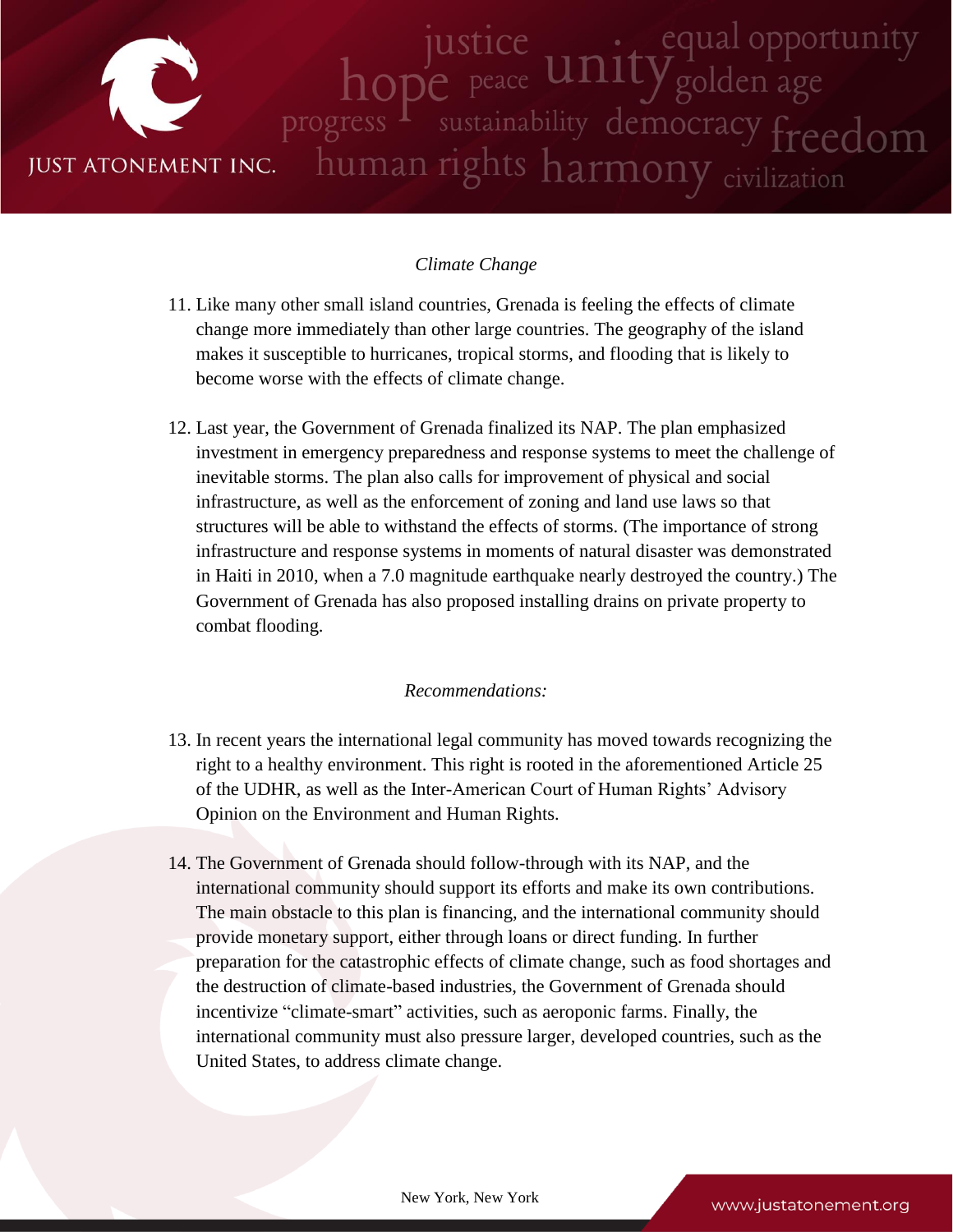

## *Violence Against Women and Children*

15. Both women and children in Grenada are frequently subjected to physical and sexual violence. Recently, Grenada passed new legislation criminalizing rape and spousal rape. Furthermore, in September 2017, the Government of Grenada appointed a committee to address child sexual abuse, and in November the Prime Minister announced that a special victims' unit would be established to help victims of sexual abuse.

## *Recommendations:*

- 16. Article 3 of the Convention on the Elimination of All Forms of Discrimination Against Women requires state parties to take all reasonable measures to provide women the "exercise and enjoyment of human rights and fundamental freedoms on a basis of equality with men." The Universal Declaration of Human Rights guarantees all persons, regardless of gender, the right to "security of person." Under Article 19 of the Convention on the Rights of the Child, state parties must "take all appropriate legislative, administrative, social and educational measures to protect the child from all forms of physical or mental violence, injury or abuse, neglect or . . . maltreatment or exploitation, including sexual abuse. . . ."
- 17. The Government of Grenada should continue honoring its commitments under international law by passing more legislation empowering women and children to report abuse, as well as investigate the need for and effectiveness of shelters for abused women and children in the country.

#### *Human Trafficking*

18. The Government of Grenada has only recently begun to address human trafficking as a national issue. The Government of Grenada suspects that most victims of human trafficking in the region are refugees from Latin America, primarily Venezuela.